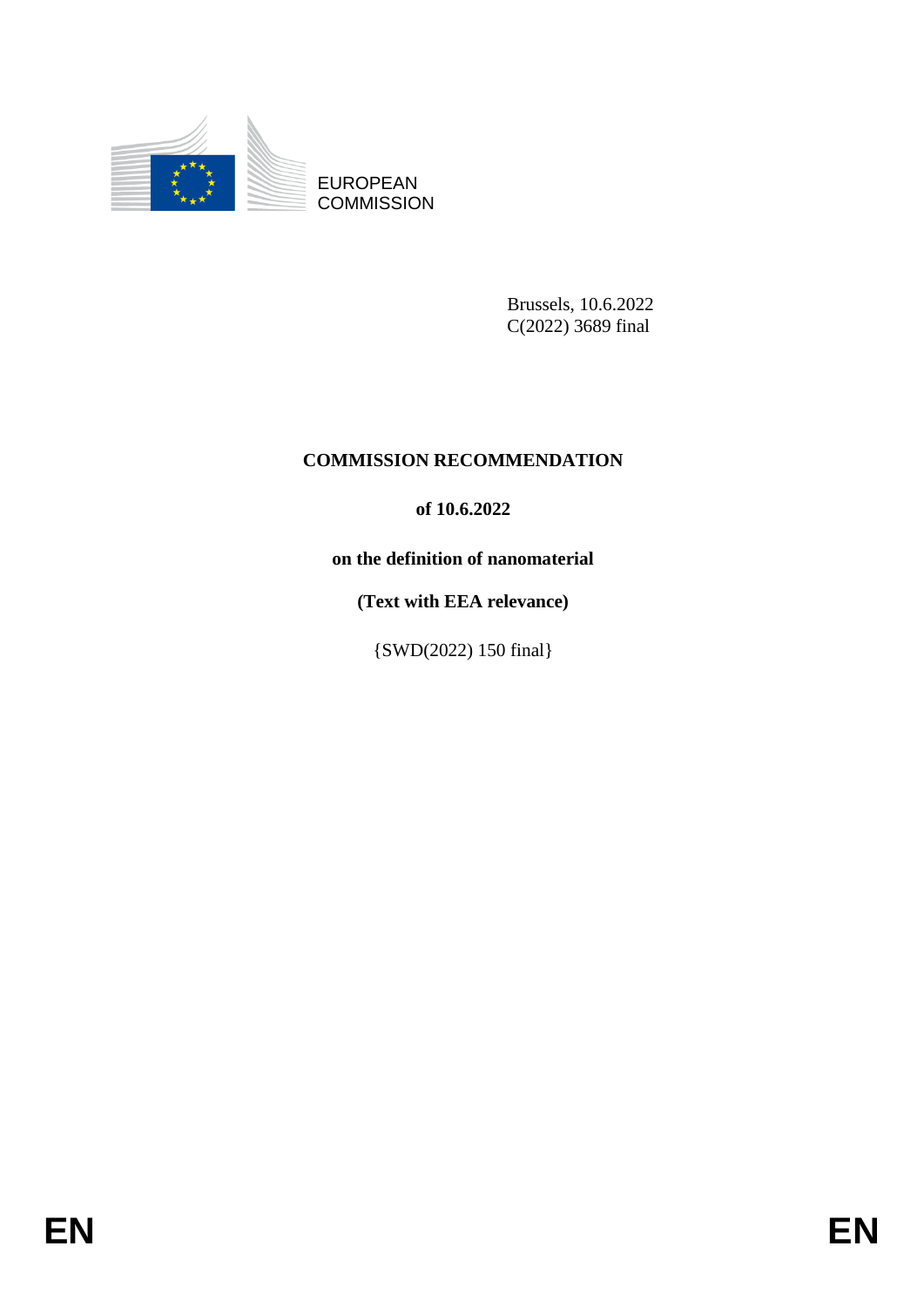### **COMMISSION RECOMMENDATION**

### **of 10.6.2022**

#### **on the definition of nanomaterial**

### **(Text with EEA relevance)**

#### THE EUROPEAN COMMISSION,

Having regard to the Treaty on the Functioning of the European Union, and in particular Article 292 thereof,

Whereas:

- (1) Commission Recommendation  $2011/696/EU<sup>1</sup>$  has been applied as a reference for determining whether a material should be considered a 'nanomaterial' for legislative and policy purposes in the Union, supporting efficient and consistent implementation across sectors. Recommendation 2011/696/EU refers to a later review of the definition of nanomaterial in the light of experience and of scientific progress.
- (2) Between 2013 and 2021, the Commission carried out such a review of Recommendation 2011/696/EU, addressing the objective, scope, clarity and use of its definition of nanomaterial. The review in particular focused on whether the particle number-based size distribution threshold of 50 % should be increased or decreased and whether to include materials with internal structure or surface structure in the nanoscale such as complex nanocomponent materials including nanoporous and nanocomposite materials that may be used in specific sectors.
- (3) Technical and scientific elements underpinning the review of the definition of nanomaterial in Recommendation 2011/696/EU were summarised and published in the Commission's Joint Research Centre's (JRC) Science for Policy reports 'Towards a review of the EC Recommendation for a definition of the term "nanomaterial" Part 1**<sup>2</sup>** , 2 **<sup>3</sup>** and 3 **<sup>4</sup>** on the experience of stakeholders with the implementation of the definition and with the identification of possible points of revision. In addition, JRC published two reports providing guidance on the implementation of the definition<sup>5,6</sup> including relevant developments in standardisation by the International Organization for

 $\mathbf{1}$ <sup>1</sup> Commission Recommendation 2011/696/EU of 18 October 2011 on the definition of nanomaterial (OJ L 275, 20.10.2011, p. 38).

<sup>&</sup>lt;sup>2</sup> Towards a review of the EC Recommendation for a definition of the term "nanomaterial; Part 1: Compilation of information concerning the experience with the definition; EUR 26567 EN; doi:10.2788/36237 (2014).

<sup>&</sup>lt;sup>3</sup> Towards a review of the EC Recommendation for a definition of the term "nanomaterial; Part 2: Assessment of collected information concerning the experience with the definition; EUR 26744 EN; doi: 10.2787/97286 (2014).

<sup>&</sup>lt;sup>4</sup> Towards a review of the EC Recommendation for a definition of the term "nanomaterial; Part 3: Scientific-technical evaluation of options to clarify the definition and to facilitate its implementation; EUR 27240 EN; doi:10.2788/678452 (2015)

<sup>&</sup>lt;sup>5</sup> An overview of concepts and terms used in the European Commission's definition of nanomaterial; EUR 29647 EN; doi:10.2760/459136 (2019)

<sup>6</sup> Identification of nanomaterials through measurements ; EUR 29942 EN; doi:10.2760/053982 (2019)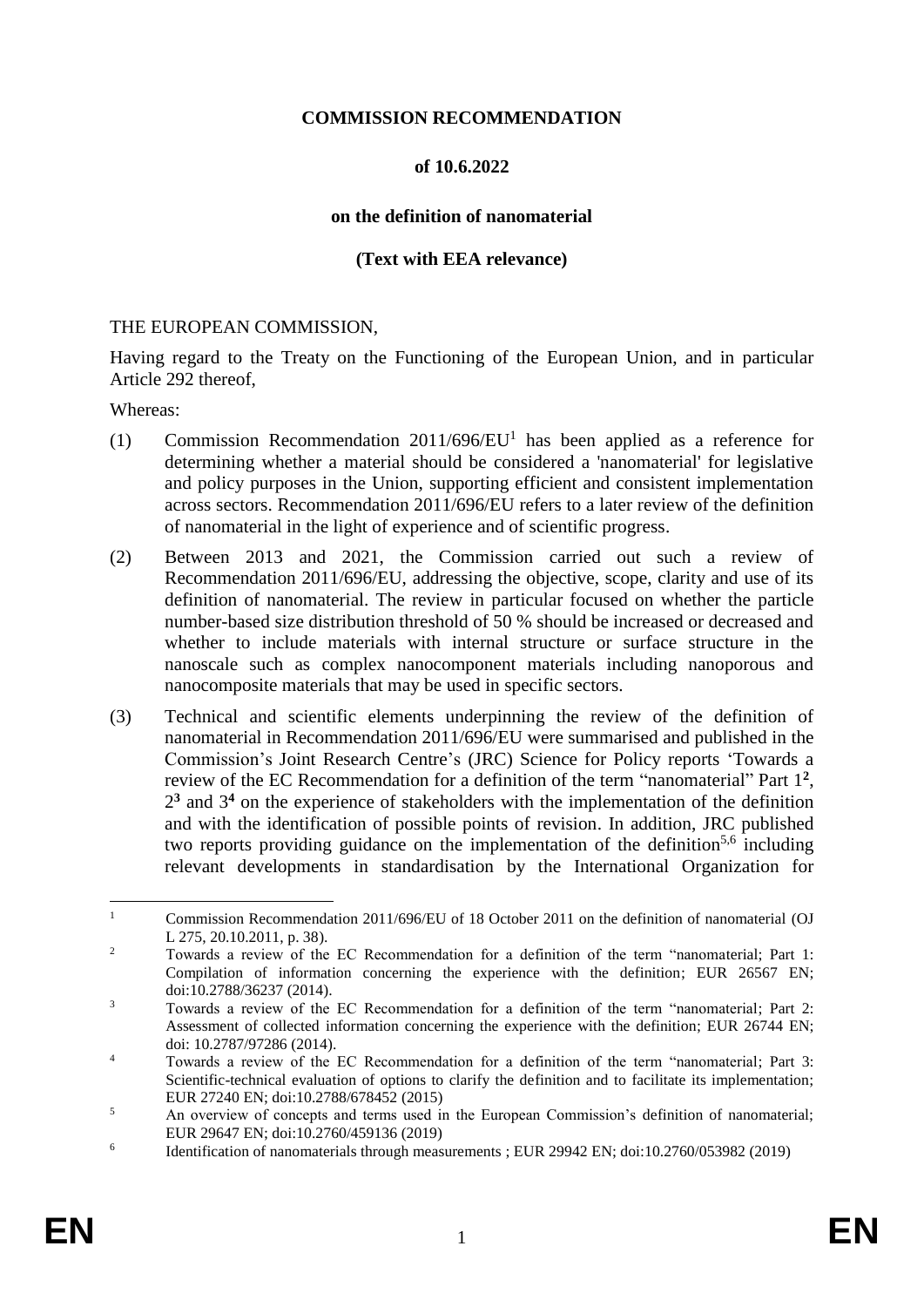<span id="page-2-0"></span>Standardization (ISO) and the European Committee for Standardization (CEN), results of the NanoDefine project of the Commission's 7th Framework Programme for Research<sup>7</sup>, and further information available in the public domain.

- (4) Elements for possible modifications of the definition were the subject of a targeted stakeholder consultation between 6 May and 30 June 2021. Information received during that consultation was considered in the Commission's review of the definition of nanomaterial.
- (5) The results of the review and the stakeholder consultation, the description of the modifications made and their rationale are explained in the Commission staff working document (SWD(2022)150) accompanying this Recommendation.
- (6) A definition of nanomaterial that is appropriate in the general context of Union policy and legislation ('the definition') should be recommended, covering natural, incidental or manufactured materials.
- (7) The definition should be based on the relative fraction of particles in a defined range within the particle number-based distribution of the external dimension of the constituent particles of a material, irrespective to its potential inherent hazardous properties or risks to human health and the environment.
- (8) The definition and its core terms should, where applicable, be based on existing scientifically defined and standardised terms adopted by the international communities (ISO, CEN). The core terms used in the definition should remain sufficiently specific and should enable practical implementation of the definition within the Union regulatory context. Implementation should be supported by guidance that should be developed by the JRC and kept updated with evolving science and technical progress, listing recommended measurement methods and best practice tools<sup>[7](#page-2-0)</sup>.
- (9) The term nanomaterial should address materials consisting of particles in solid state, present on their own or bound as constituent parts of aggregates or agglomerates. The term 'consist of' rather than 'contain' should be used to acknowledge that the particles are the principal component of the material. Other non-particulate components potentially present (e.g. additives necessary to preserve its stability or solvents that may be separated without affecting the particle size distribution) are part of the (nano-) material but should not be taken into account when assessing whether a material is a nanomaterial.
- (10) The definition should exclude non-solid (i.e. liquid and gaseous) particles. This should ensure that the highly dynamic nature of the external dimensions of non-solid particles, such as micelles or nanoscale droplets in emulsions or sprays, does not prevent the use of the external dimension as the defining qualifier in the definition.
- (11) The definition should not cover large solid products or components, even when they have an internal structure or a surface structure at the nanoscale, such as coatings, certain ceramic materials and complex nanocomponents, including nanoporous and nanocomposite materials. Some of these products or components may have been manufactured by using nanomaterials and may even still contain them.
- (12) The definition should continue to follow the 2010 opinion of the Commission's Scientific Committee on Emerging and Newly Identified Health Risks (SCENIHR)<sup>8</sup> by defining 'nanoscale' as the size range from 1 nm to 100 nm.

 $\overline{7}$ <sup>7</sup> The NanoDefine Methods Manual ; EUR 29876 EN; doi:10.2760/79490 (2020)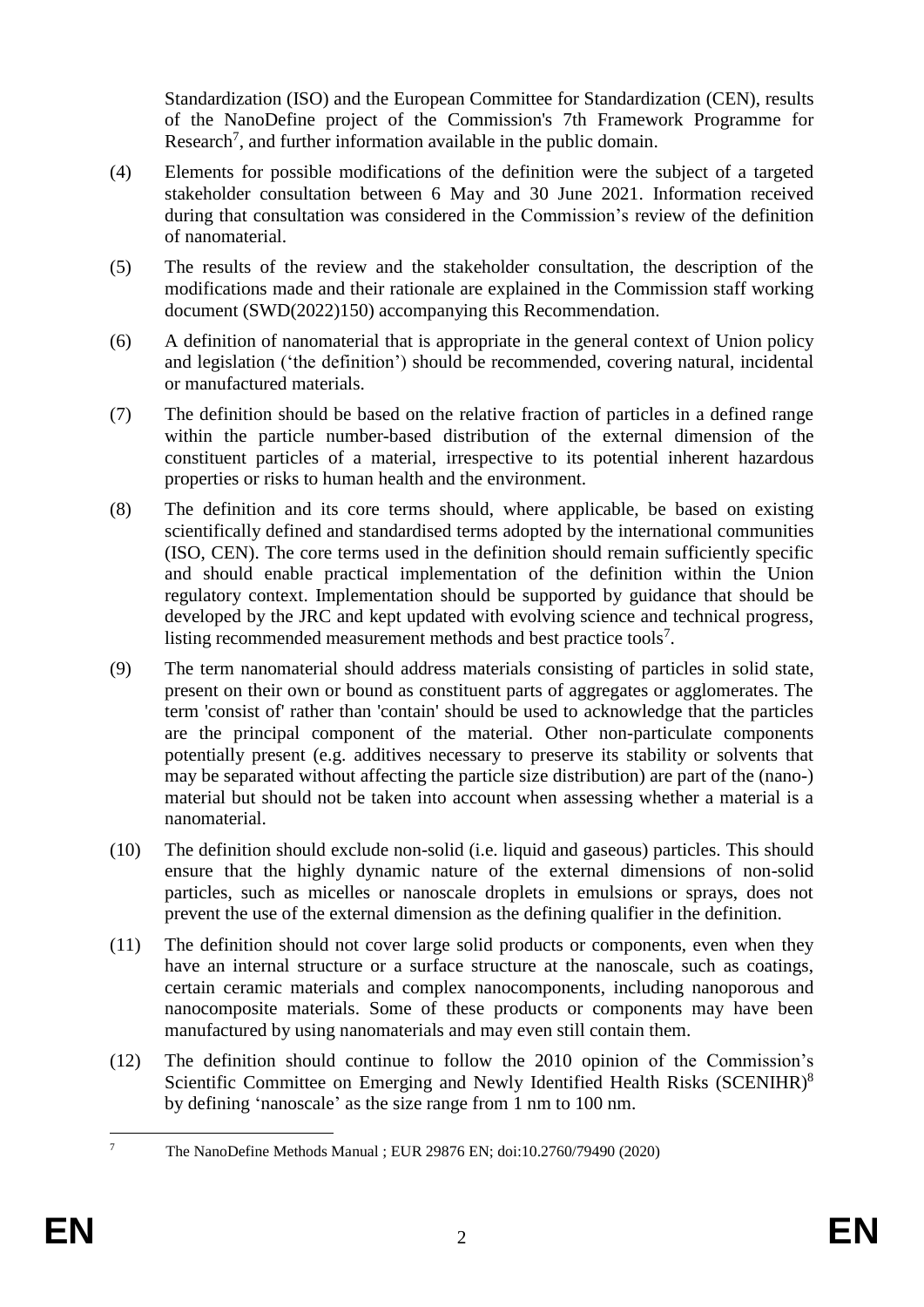- (13) The review of the definition did not identify scientific evidence that the default threshold of 50 % of particles with external dimensions at the nanoscale should be increased or decreased to address particular concerns or cover or exclude specific types of materials. The flexibility of the default threshold value in specific cases, provided in Recommendation 2011/696/EU, should be removed to ensure regulatory consistency and coherence, and to avoid that a specific material is considered a nanomaterial under one regulatory framework but not under another, hence avoiding legal uncertainty for economic operators, consumers and regulators.
- (14) The definition should cover both particles on their own and identifiable constituent particles in agglomerates or aggregates. The review of the definition highlighted that the identification and measurement of constituent particles in aggregates can be very challenging. Thus, the qualifier 'identifiable' is bound by practical considerations pertaining to their identification. These considerations should be further elaborated in guidance.
- (15) The term 'particle' should be defined as a minute piece of matter with defined physical boundaries, thus pursuant to the definition of 'particle' adopted in ISO 26824:2013. Any technical aspects of the definition of particle, e.g. with regard to its mobility, should be further clarified in guidance.
- (16) A single molecule, including a macromolecule such as a protein that may be larger than 1 nm, should not be considered as a particle. In very specific cases, the distinction may depend on a precise understanding of the term 'single molecule'. Illustrative cases and explanations should be presented in guidance.
- (17) SCENIHR indicated that setting the 1 nm to 100 nm range may lead to a limited number of materials, such as (nano)tubes that would have a diameter smaller than 1 nm and a length exceeding 100 nm, not to be considered as nanomaterials . To address this potential omission, Recommendation 2011/696/EU included in the definition fullerenes, graphene flakes and single wall carbon nanotubes with one or more external dimensions below 1 nm as nanomaterials. However, other materials may have the same size characteristics as these carbon-based materials. It is also likely that scientific progress and innovation will result in more similar materials, requiring regular and continuous updates of the scope of the definition. To avoid this, the definition should therefore include all solid particles with at least one external dimension smaller than 1 nm in the tally of particles at the nanoscale to be compared against the 50 % threshold, if at least one of the other dimensions of these particles exceeds 100 nm.
- (18) Due to their much smaller number in all reasonably foreseeable and relevant situations, particles with at least two orthogonal external dimensions larger than 100 µm do not significantly influence the relative contribution of 1 nm to 100 nm particles in the total number of particles, and therefore do not affect to a significant extent the classification of materials. The definition should allow to restrict the determination of the particle number-based size distribution only to constituent particles with at least two orthogonal external dimensions below 100 µm, provided that the choice is documented by appropriate measurement results. Practical application of this option should be presented in guidance.

<sup>&</sup>lt;u>.</u>

<sup>8</sup> http://ec.europa.eu/health/scientific\_committees/emerging/docs/ scenihr\_o\_032.pdf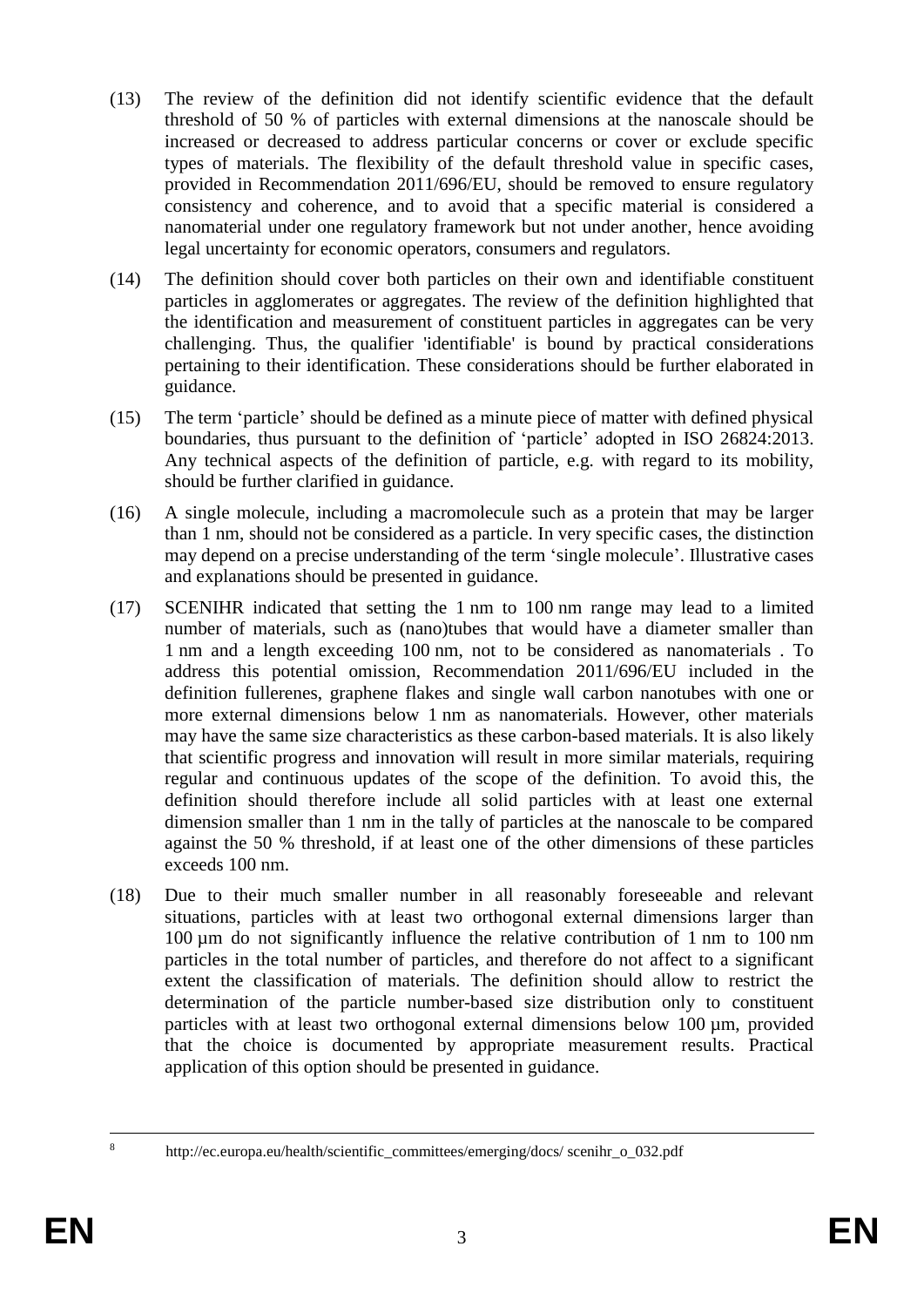- <span id="page-4-0"></span>(19) Experience has shown<sup>9</sup> that use of specific surface area as a proxy indicator when identifying a nanomaterial can lead to interpretation and technical difficulties, for example, as a high specific surface area may be due to an internal nanostructure rather than indicate the presence of a large number of small constituent particles. Therefore, the review of the definition identified that the related option provided in point 5 of Recommendation 2011/696/EU was not appropriate and should be removed from being a qualifier in the definition of a nanomaterial.
- (20) The NanoDefine<sup>[9](#page-4-0)</sup> project demonstrated, based on a large set of different industrial materials, that there were no inconsistencies in classification of non-nanomaterials, based on the median value determined from the particle number-based size distributions and on the volume specific surface area being less than 6  $m^2/cm^3$  (even if particle shape is unknown), respectively. Therefore, a material with a volume specific surface area less than  $6 \text{ m}^2/\text{cm}^3$  should not be considered a nanomaterial.
- (21) The nanomaterial definition in Recommendation 2011/696/EU should therefore be updated.
- (22) Scientific and technical progress continues and may affect the rationale behind the elements used for identifying a nanomaterial. A review of the definition should therefore be considered whenever new scientific evidence or regulatory experiences demonstrate that the definition is no longer adequate.
- (23) The definition should neither affect nor reflect the scope of application of any instrument of Union legislation or of any provisions establishing, for a group of materials, additional or specific requirements (including those for safety). It may in some cases be considered necessary to exclude certain materials from the scope of application of specific legislation or legislative provisions even if they are nanomaterials according to this Recommendation. It may likewise be considered necessary to develop regulatory requirements for additional materials not falling under the definition of the present Recommendation, in the scope of application of specific Union legislation or legislative provisions targeting nanomaterials. Such legislation should, however, aim to differentiate between a 'nanomaterial' and a member of such subgroup as to maintain consistency with the definition and consequently other legislation.
- (24) The definition in this Recommendation may serve different policy, legislative and research purposes when addressing materials or issues concerning products of nanotechnologies. It may even be used in another act providing a definition of nanomaterial for horizontal policy and legislative use adopted by the Commission or Union legislator, in which case such act would replace this Recommendation.

### HAS ADOPTED THIS RECOMMENDATION:

1. 'Nanomaterial' means a natural, incidental or manufactured material consisting of solid particles that are present, either on their own or as identifiable constituent particles in aggregates or agglomerates, and where 50 % or more of these particles in the number-based size distribution fulfil at least one of the following conditions:

 $\overline{Q}$ NanoDefine, Evaluation report on the applicability ranges of the volume specific surface area (VSSA) method and the quantitative relation to particle number-based size distribution for real-world samples, Deliverable number 3.5, 2015 and Reliable nanomaterial classification of powders using the volumespecific surface area method", J Nanopart Res 19, 61 (2017); DOI: 10.1007/s11051-017-3741-x